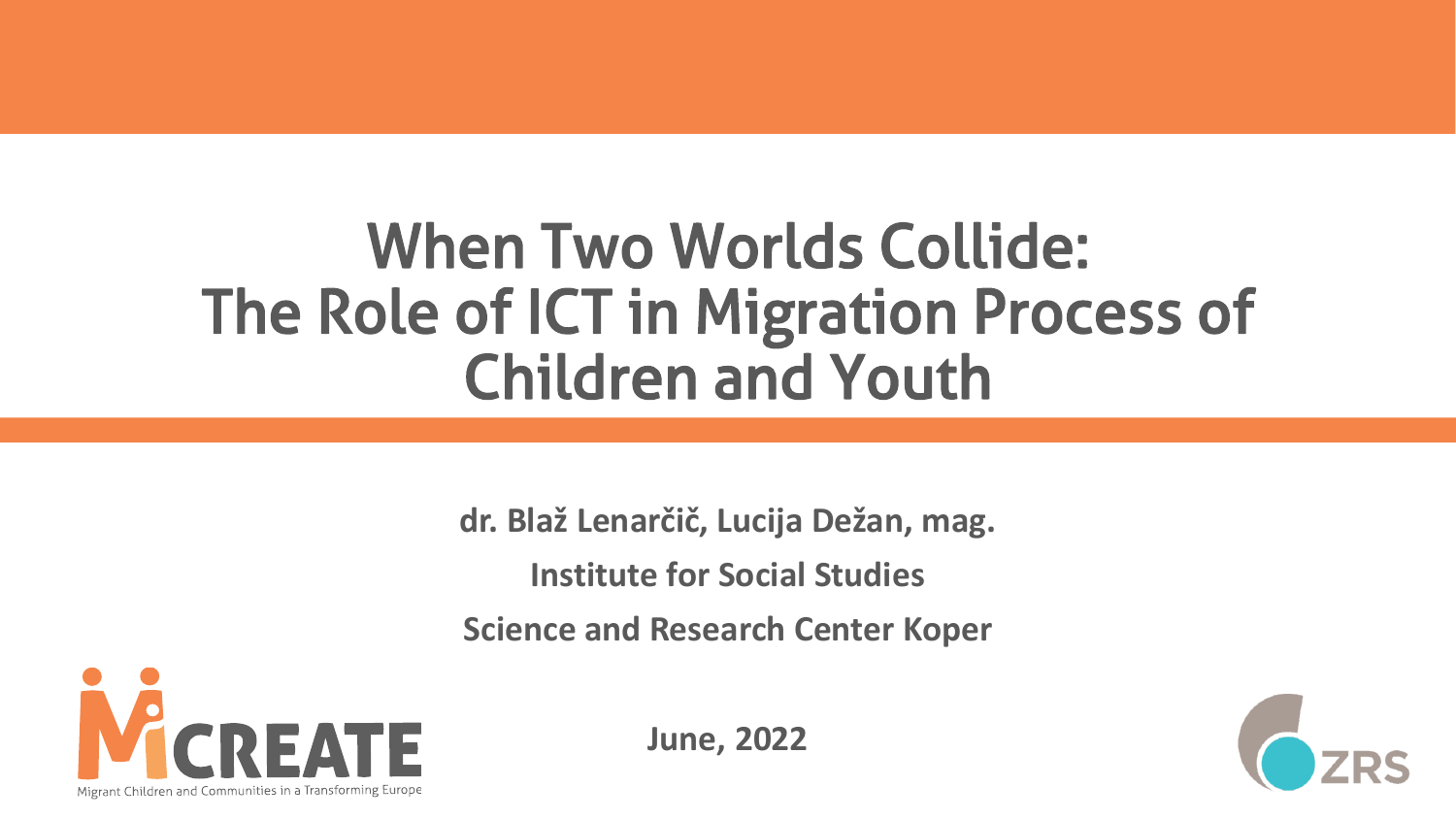### A Hitchiker's Guide

- What has ICT got to do with migration?
- Conceptual framework
- How and what we searched for?
- What have we found?
- The End



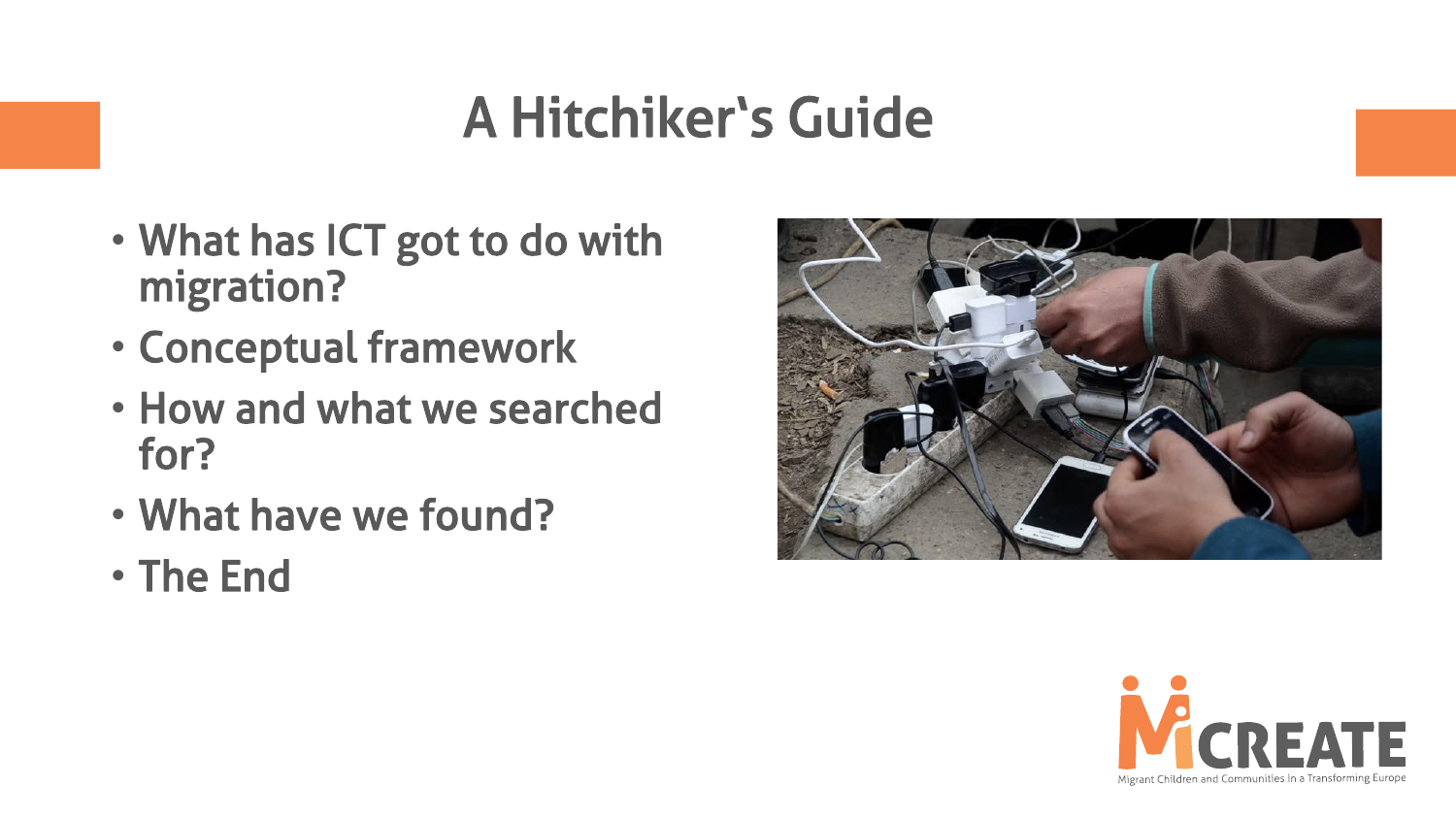## Migrant youth and ICT

- ICT–information-communication technology
- migrant youth young people between the ages of 15 and 24 (United Nations)
- youth as a group that participate in migrations AND most frequenetly use ICT
- How can ICT tools support migrant youth?
- How can ICT tools foster a two-way integration?

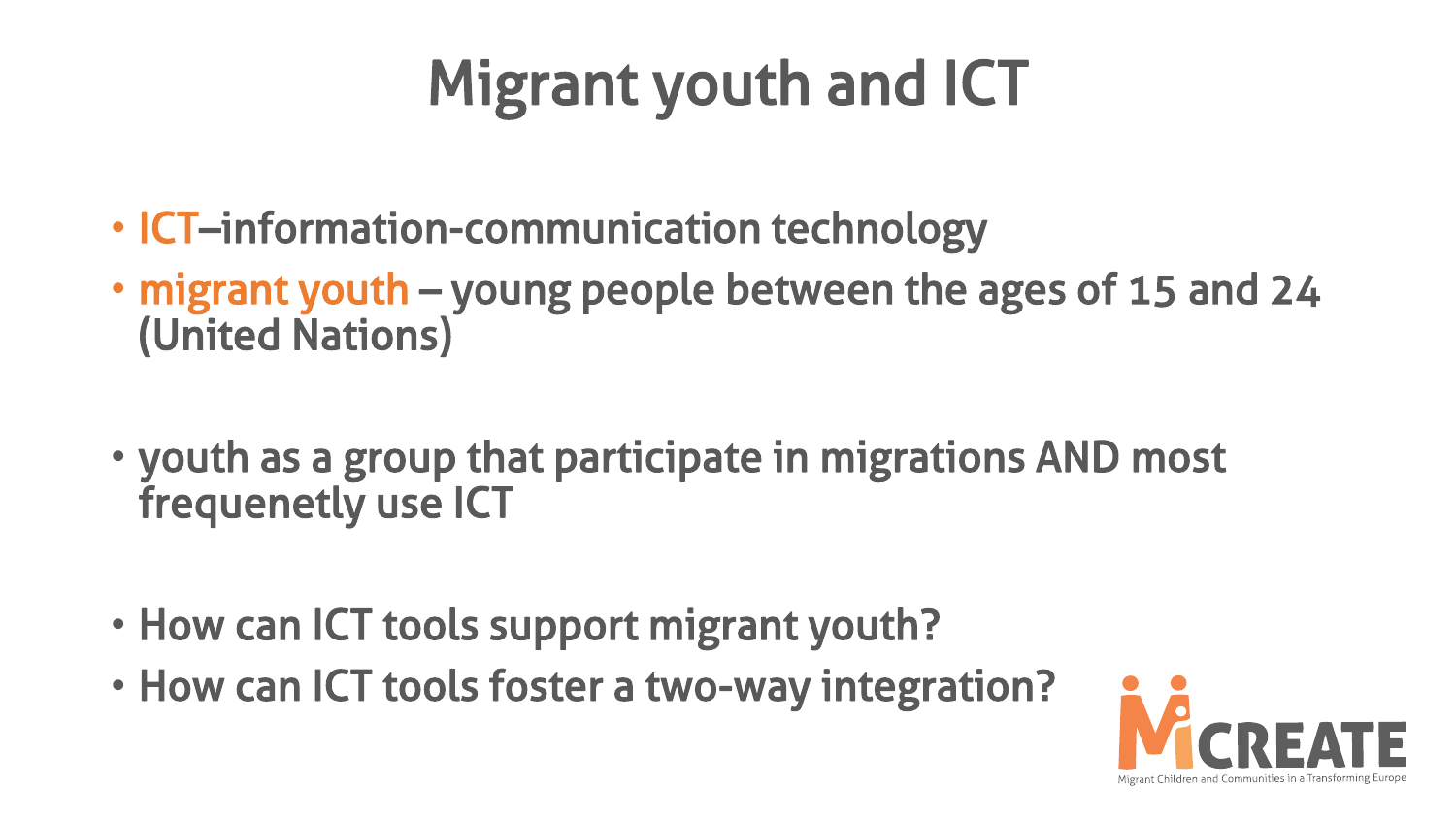## The role and potential of ICT

- technological inclusion of migrants is just as important as social, political, and economic inclusion (Diminescu 2008; Khorshed and Imran 2015; Kluzer and Rissola 2009)
- "the game changer"
- ICT use increases migrants' participation in host countries (e.g., voluntarism, community work)



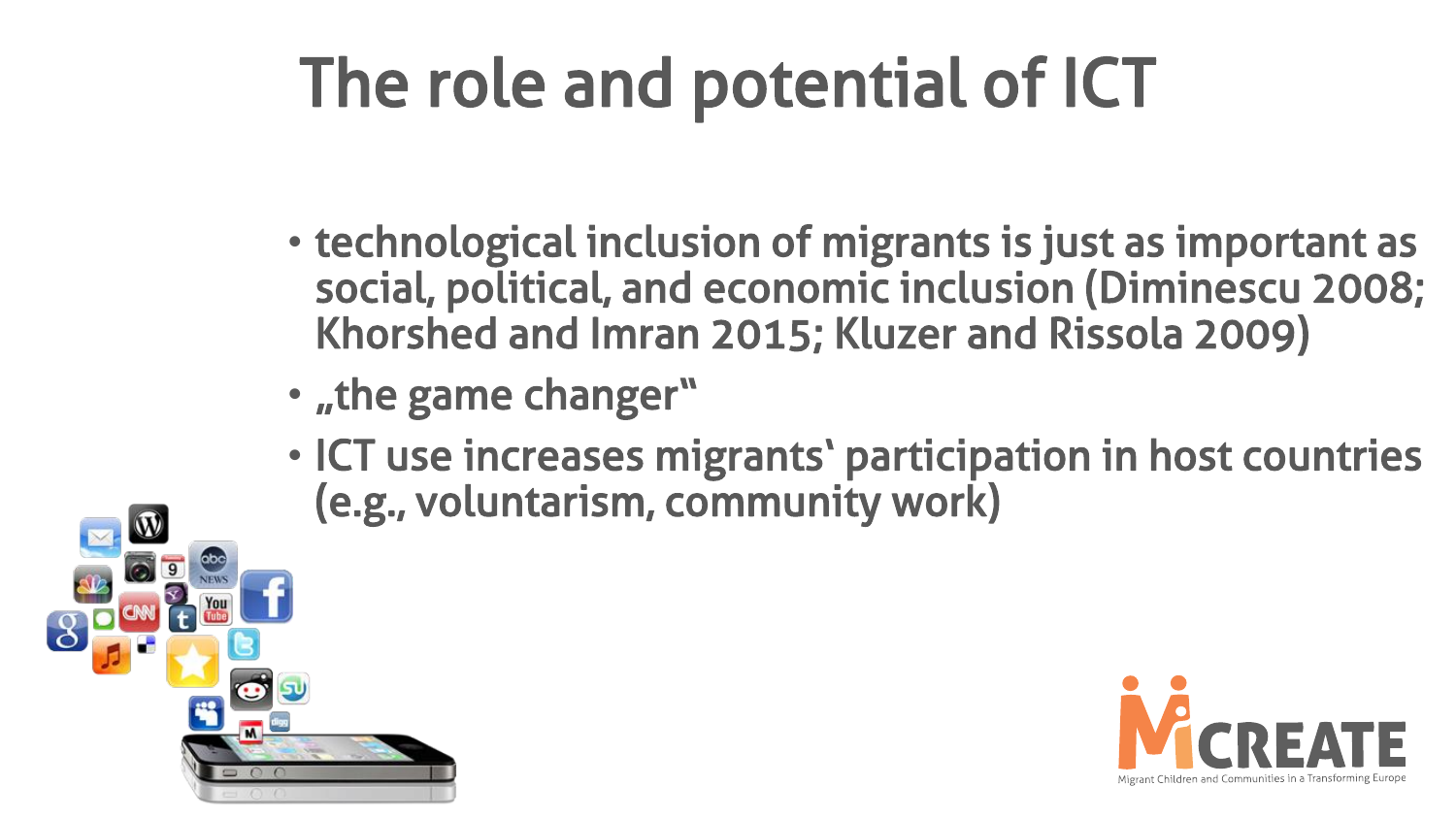### Conceptual framework defining core domains of integration (Ager and Strang 2008)



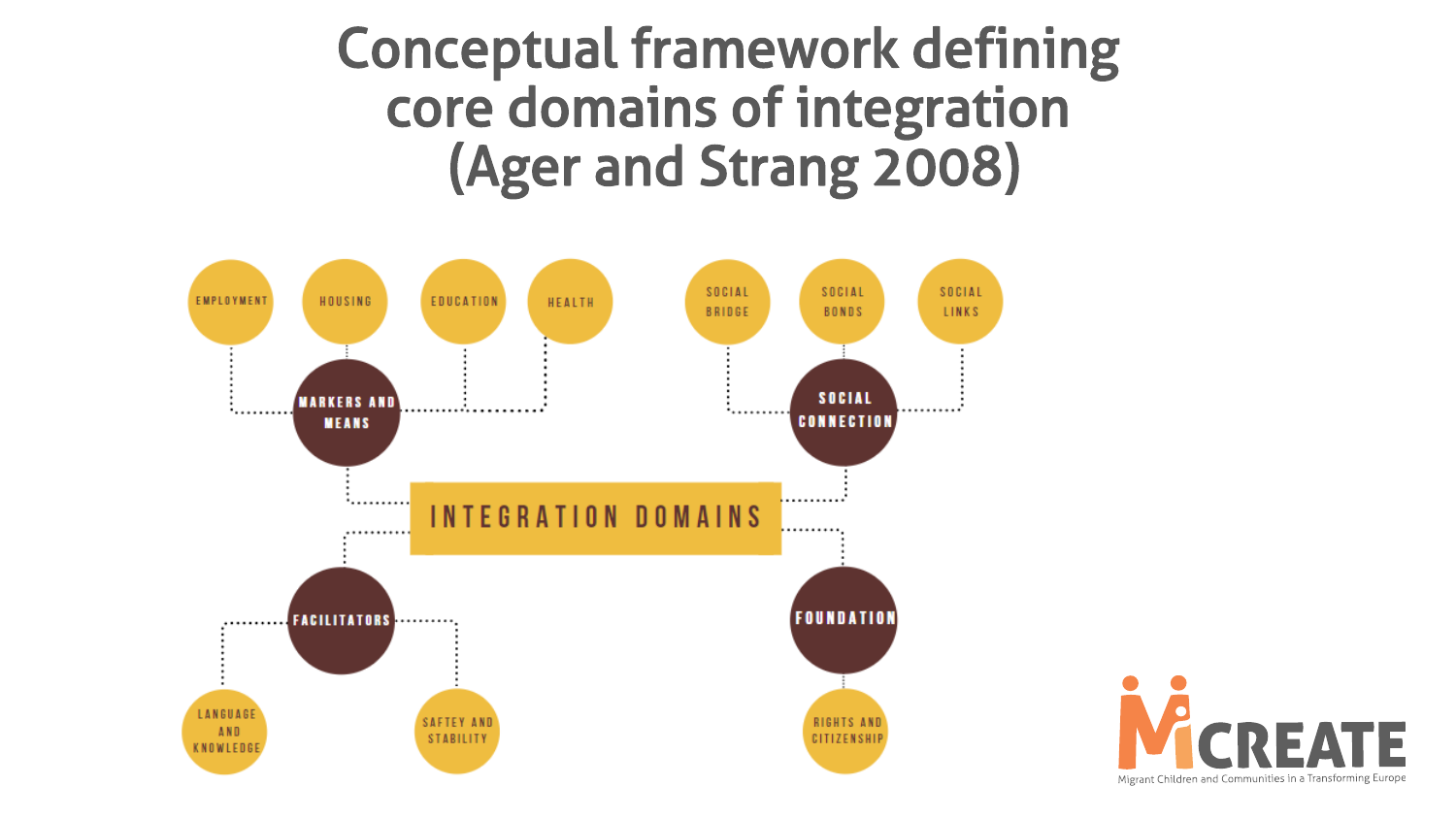- integration occurs across series of domains
- Markers and means fields where migrants most often interact with host society (e.g., education, health, employment, housing …)
- Social connection mutual connections that drive integration (from micro to macro)
- Facilitators barriers to integration (language skills, cultural differences, a sense of safety, stability …)
- Foundation practices related to responsibilities, obligations and rights

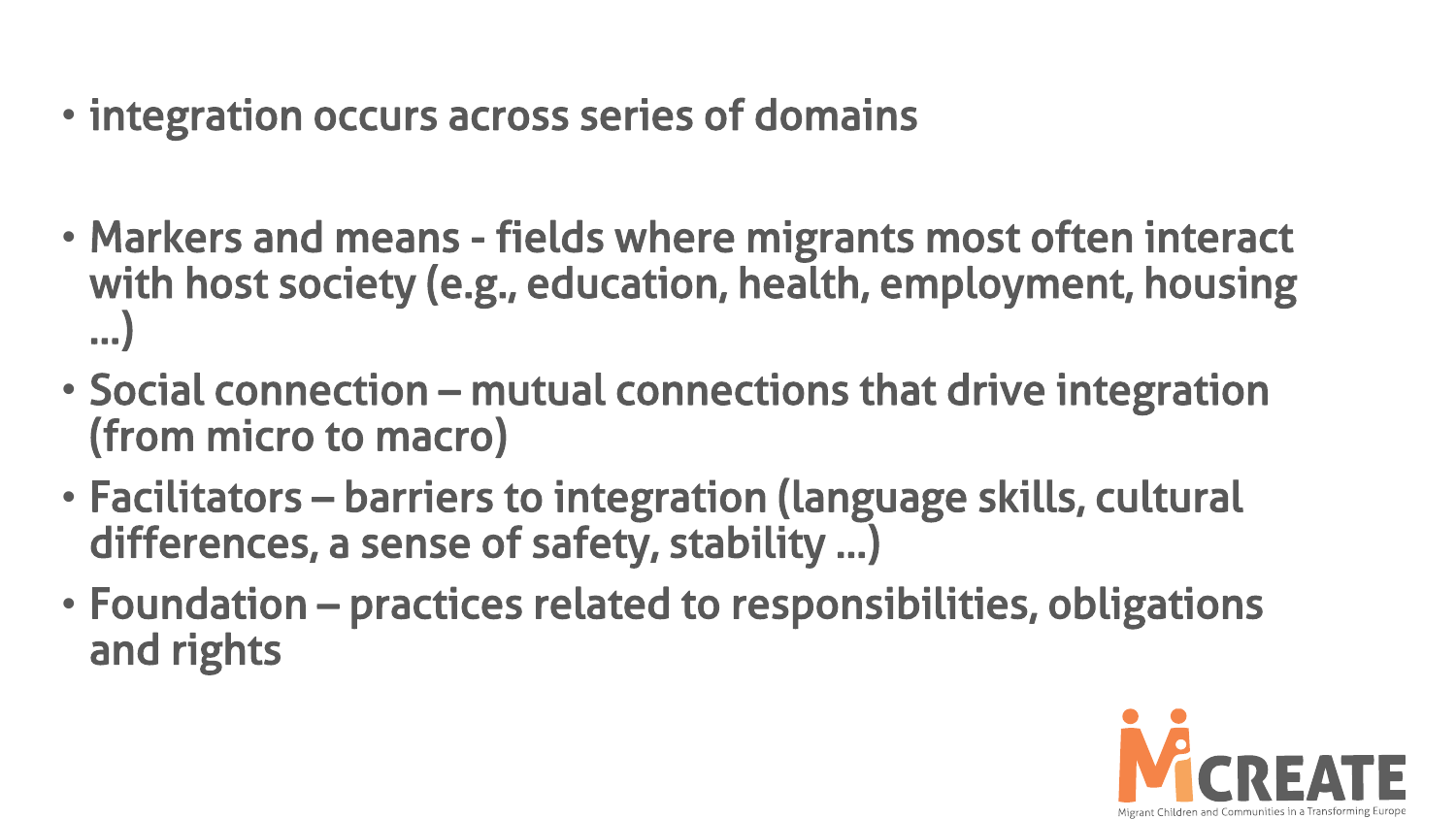

# Methodology

- applications, websites, platforms (Google)
- Google Play Store (Android) and App Store (iOS)
- criteria: i) must cover one of the domains from the model and ii) be focused on the EU territory
- Keywords: migrant, integration, migration, support, adaptation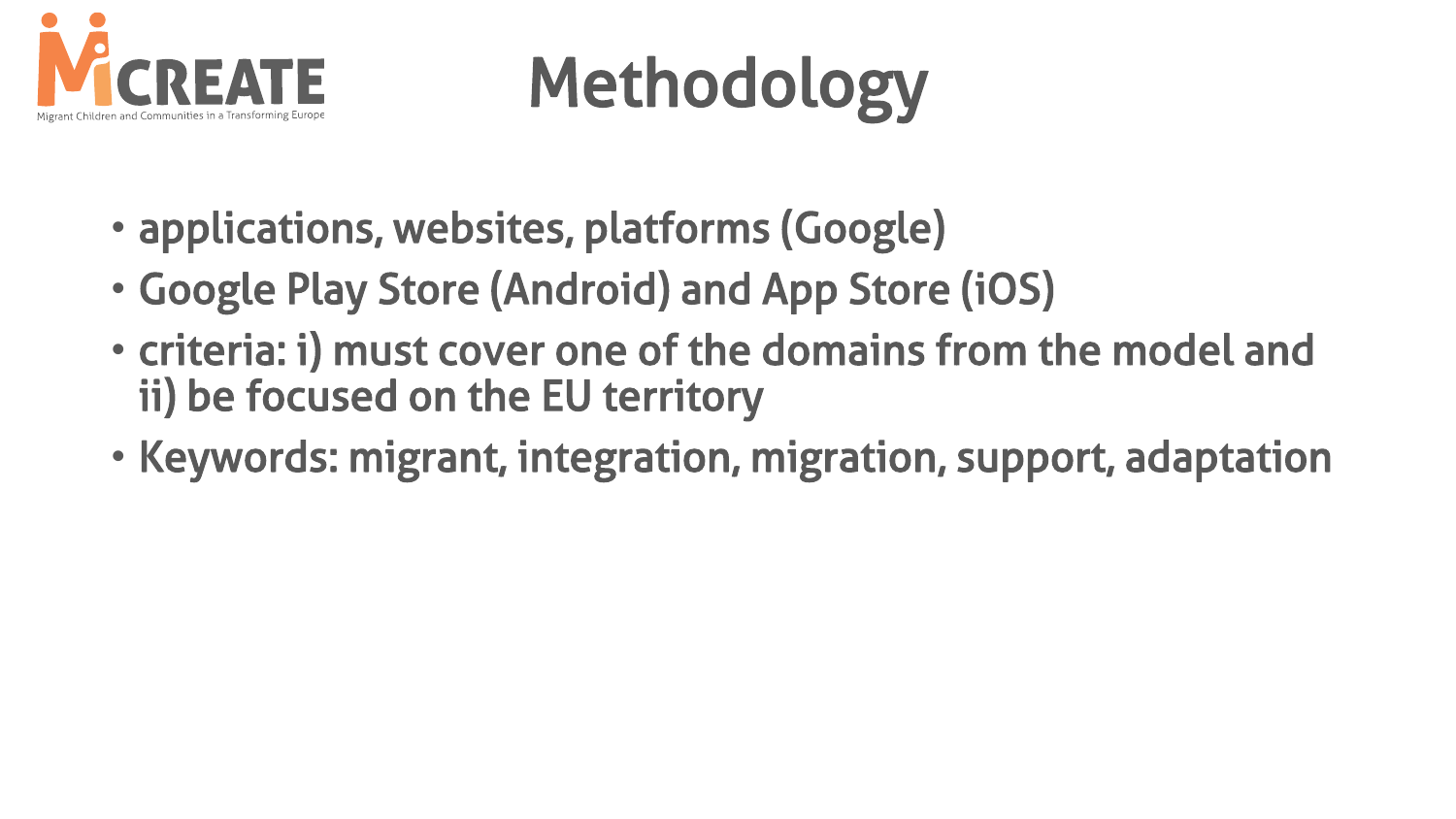• i.e. fields where migrants most often interact with host society

#### Area of education:

- Kiron Campus Free Online Learning
- on-line courses
- free of charge (prove of refugee status)
- start anytime
- get a certificate



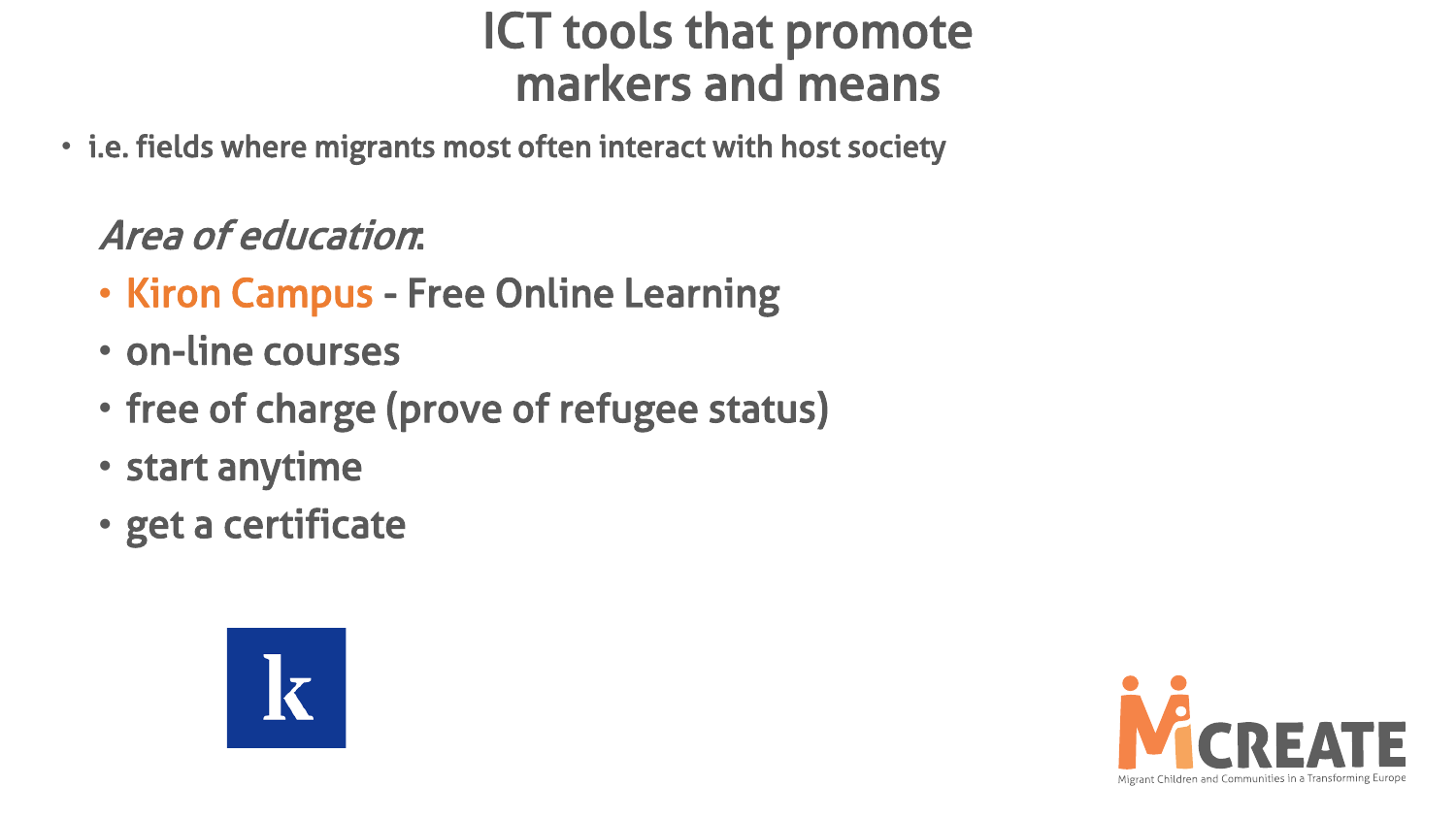Area of employment:

- Workeen
- Several languages
- Helps to navigate EU labour market
- Helps to understand bureaucracy
- Prepares for job interview
- Gamification approach
- 2 steps: job search and workplace integration



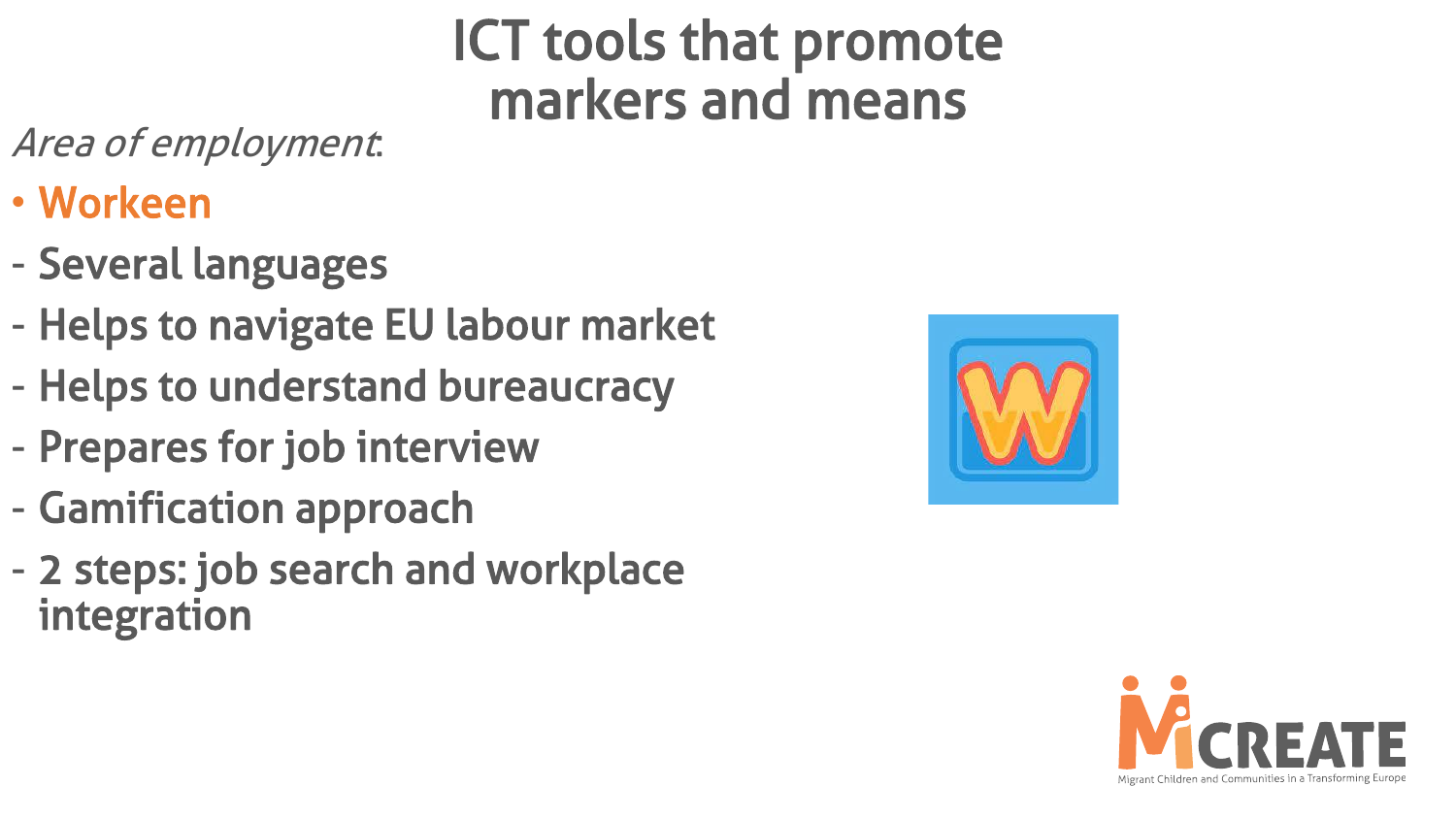#### Area of housing:

- Zusammenleben Willkommen
- brings together individuals who provide housing and migrants who need accommodation
- Private cohabitation
- Offers advices in search for suitable accomodation
- Accomodation for 12 monts or more
- Accompanion to appointments
- Preparation of cost estimations



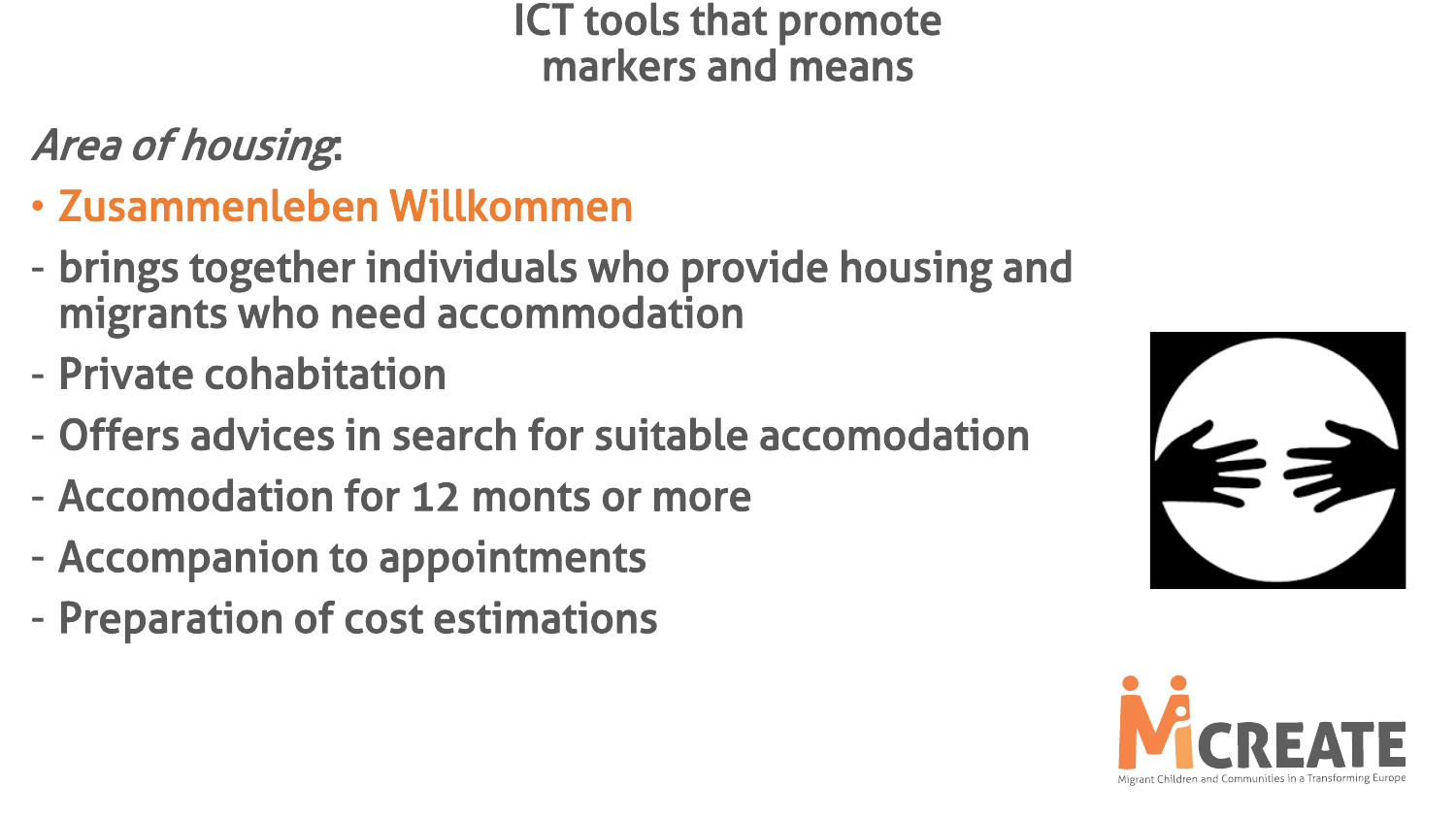Area of health:

- ALMHAR Mental health and aid for refugees
- Available in several languages (English, Farsi and Arabic)
- provides background information on common problem areas (stress, anxiety, concentration, etc.) and practical tips on how to cope with them



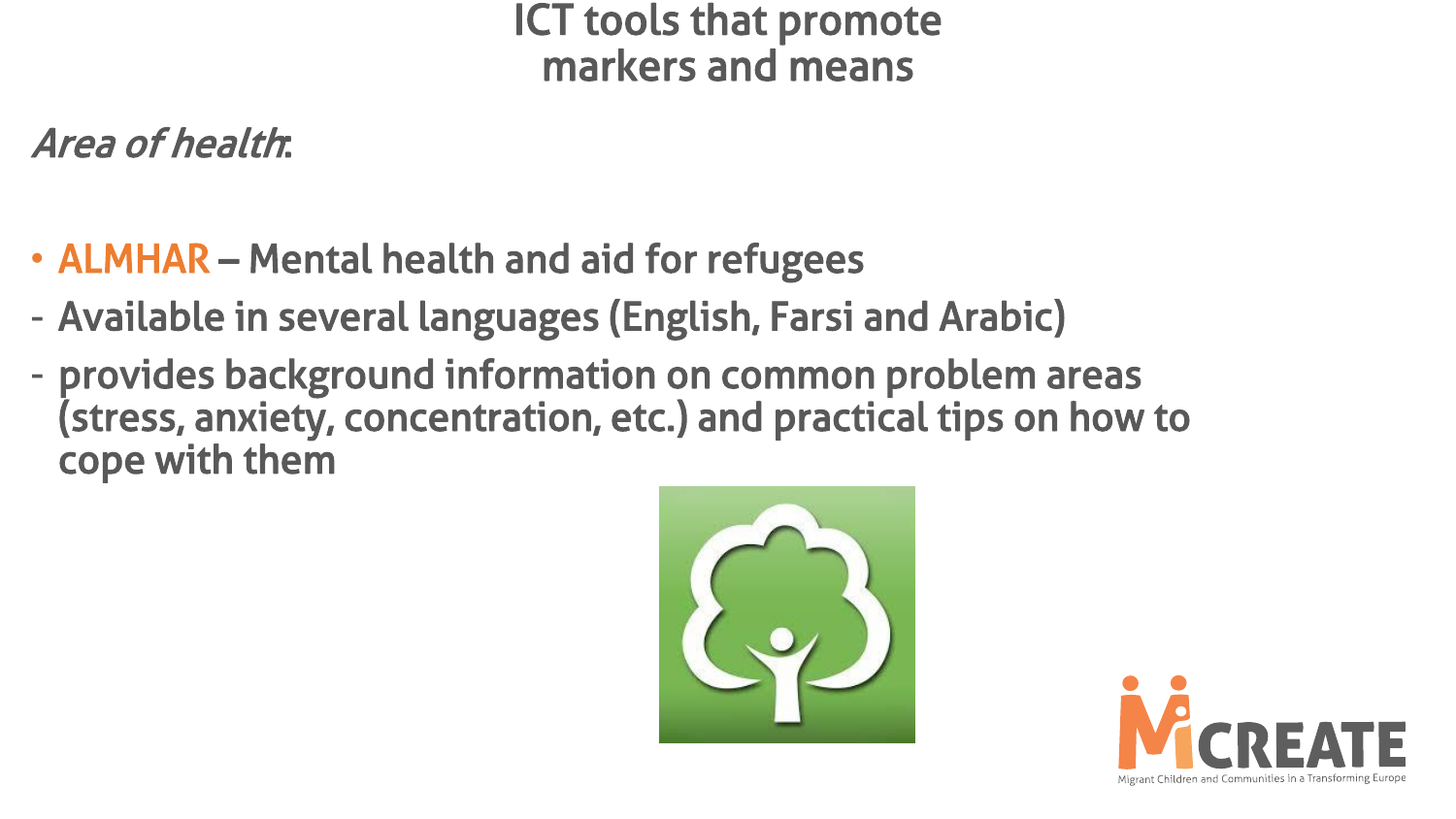

ICT tools that promote social connections

- Bonds with family and friends and bridges with other communities
- Links with state structures
- Integreat provides newcomers with local information in several languages.
- Explains services, structures and information to newcomers
- Breaks the language barrier
- Available on-line and off-line
- Collect regionally relevant information in general for immigrants or specifically for skilled workers or refugees on an easy-to-use digital platform
- adapts the content according to the migrant's location



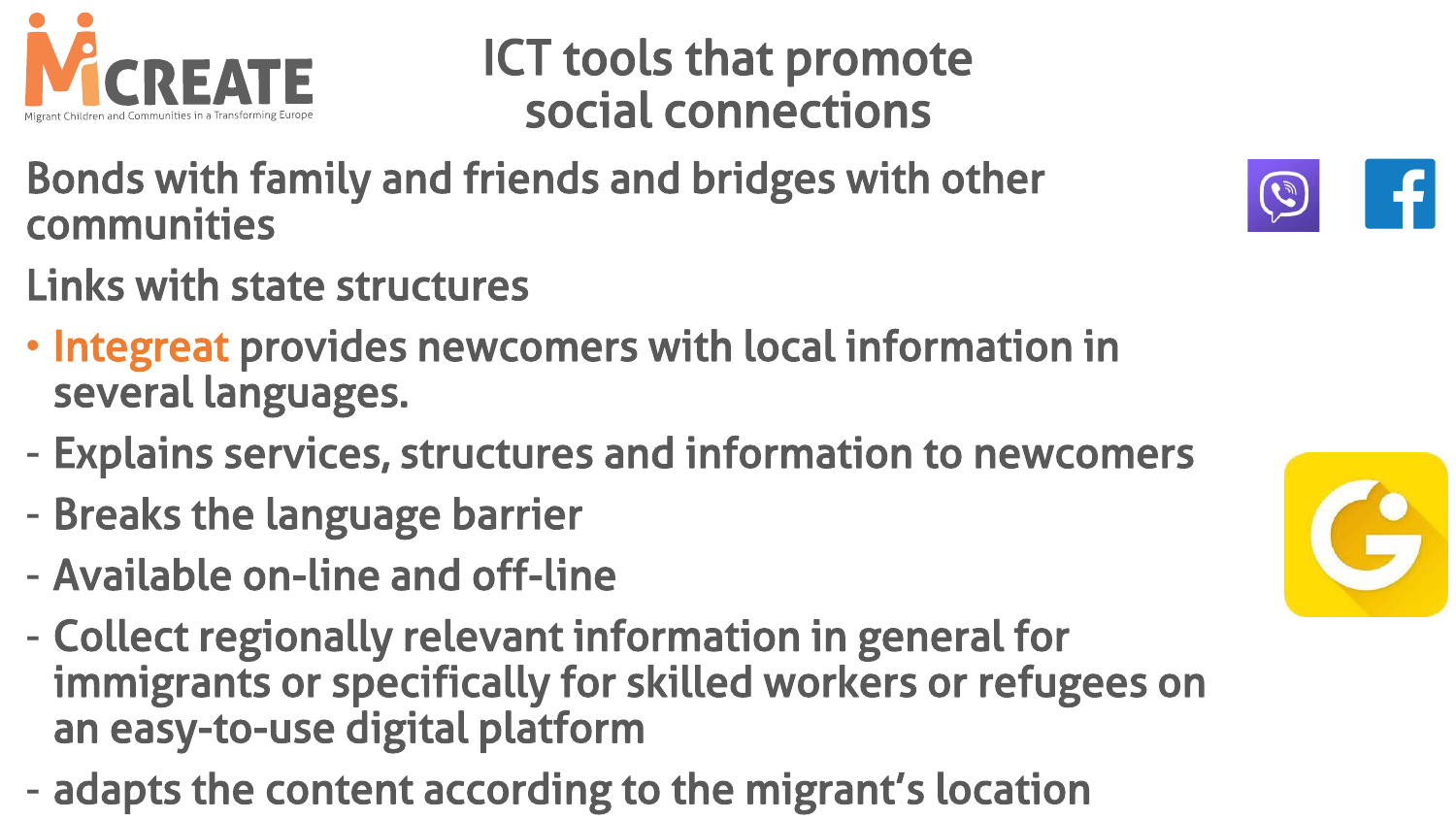# ICT tools as facilitators

• i.e. barriers to integration

Language:

- uugot.it easily learn languages
- While watching TV interactive subtitles are added and

particular words can be simultaneously translated into different languages

Safety and stability:

- Reporting racism and hate speech







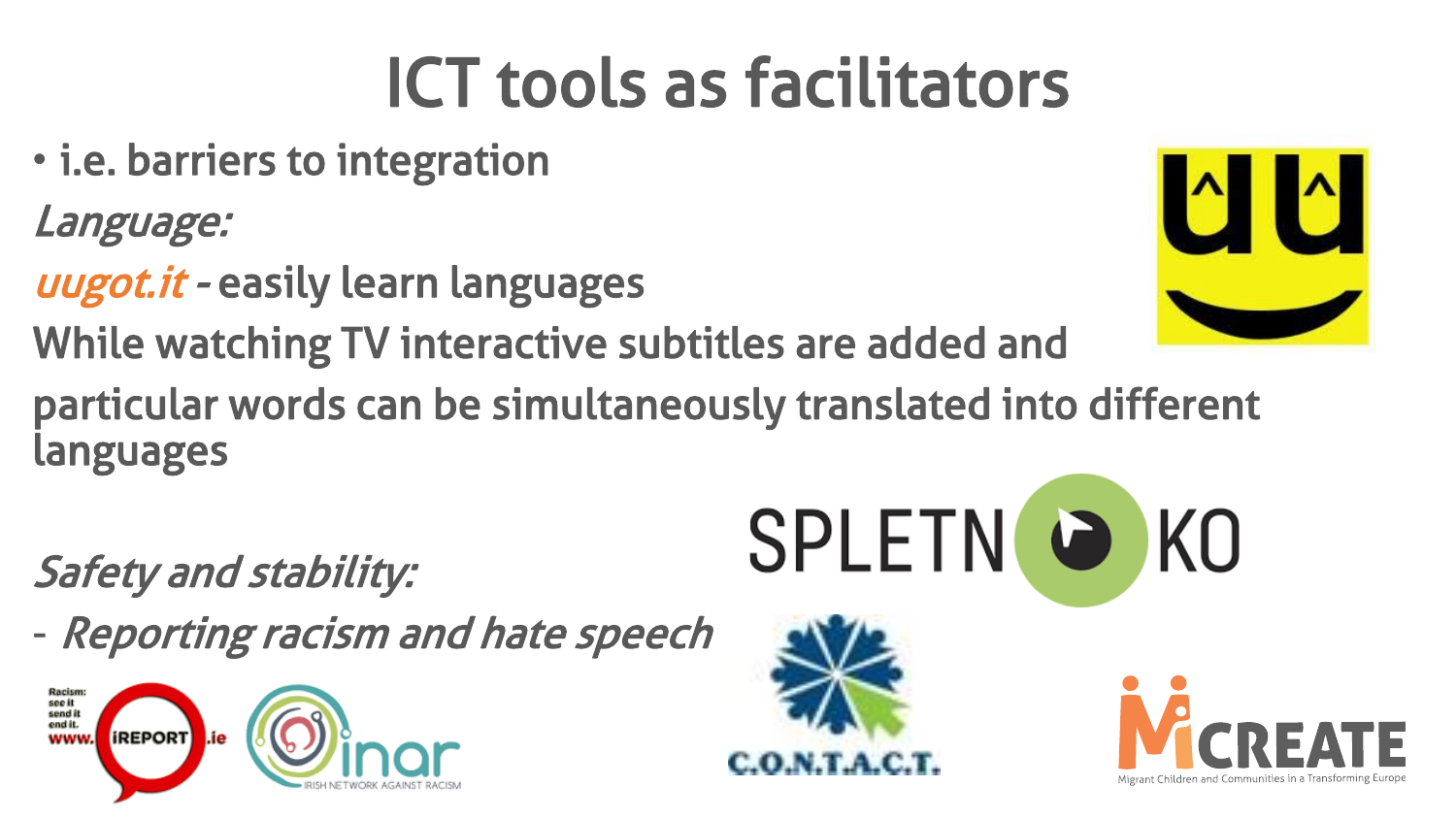## ICT tools as foundation

- i.e. practices related to responsibilities, obligations and rights
- Handbook Collect Germany<br>• Handbook Collect From A to Z of life in Germany on a single spot.
- videos and articles help you figure out how to manage different everyday life situations
- useful contact information and addresses in different areas (asylum system, family, health immigration, education, rights, work)
- veryfied information available

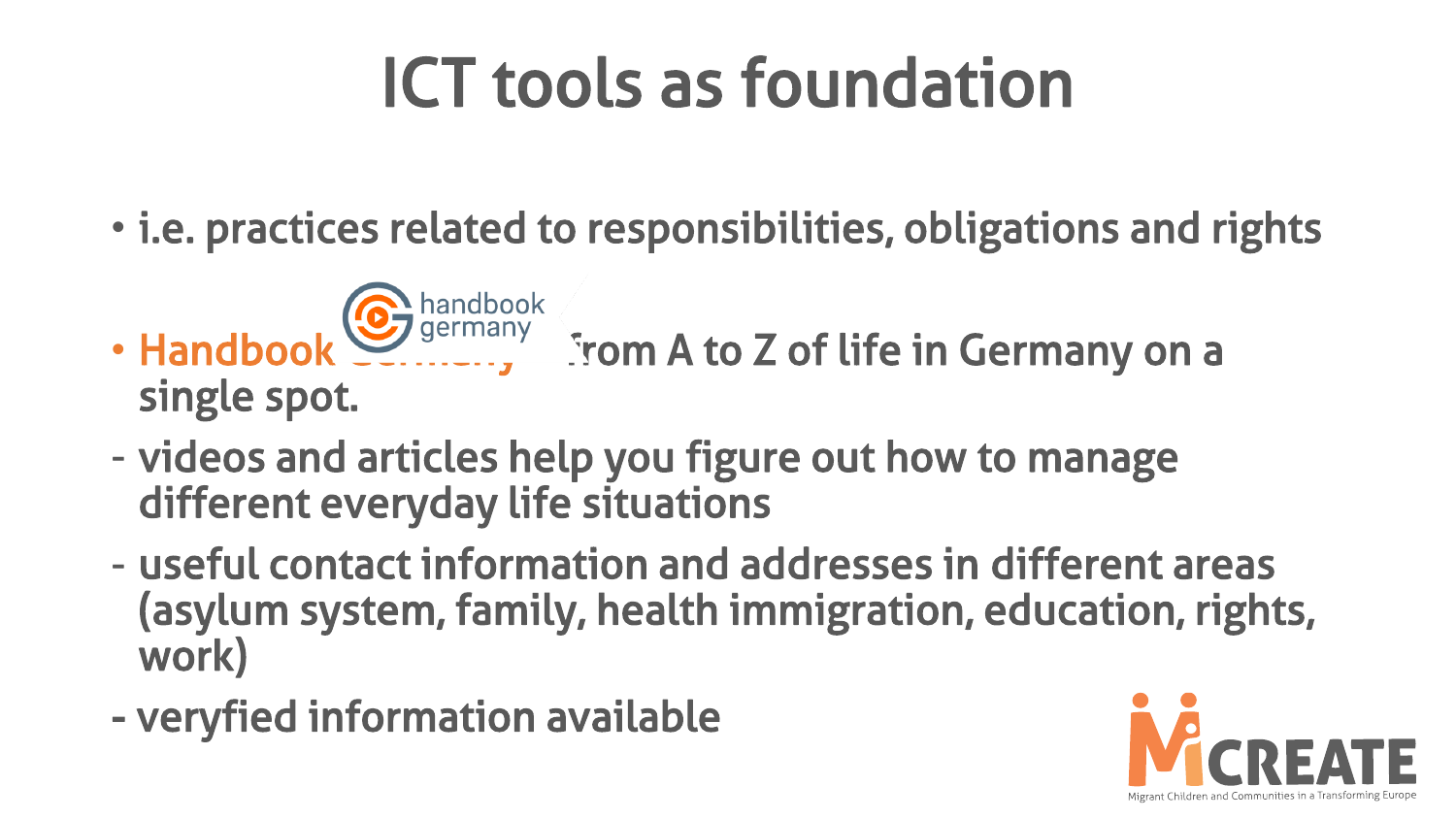## Conclusion

- imporant in all phases; pre-departutre, during the journey, upon arrival
- implementation depends heavily on broader circumstances (e.g. digital literacy, access to equipment, age, content, the integration policy, infastructural circumstances etc.)
- additional strenght: migrant developers
- support for collaboration between different agents
- overlapping vs , one-stop-shop'
- mind the imposter syndrome and other digital risks (e.g., ethnic-based cyberbullying)

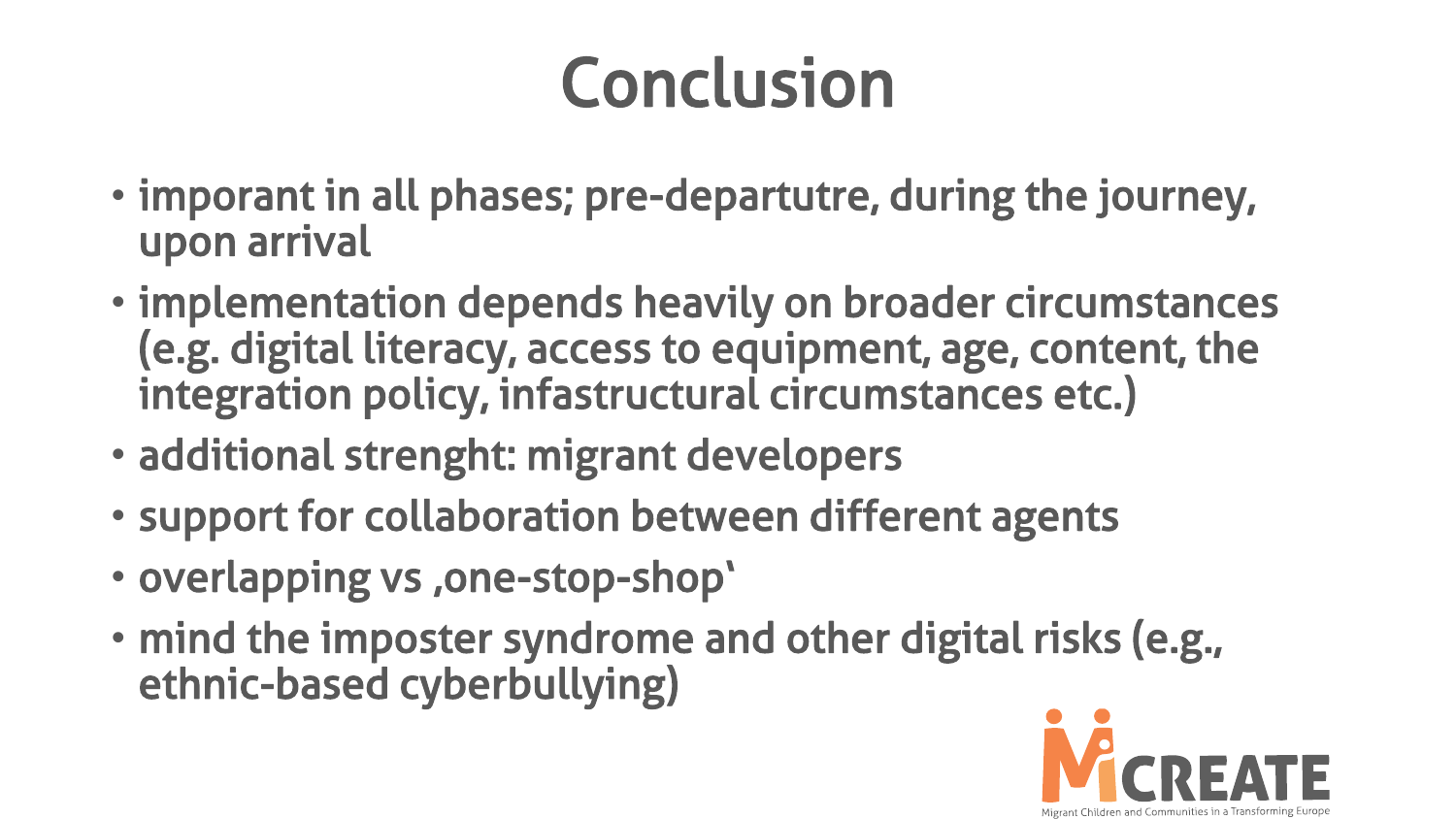## More about our work